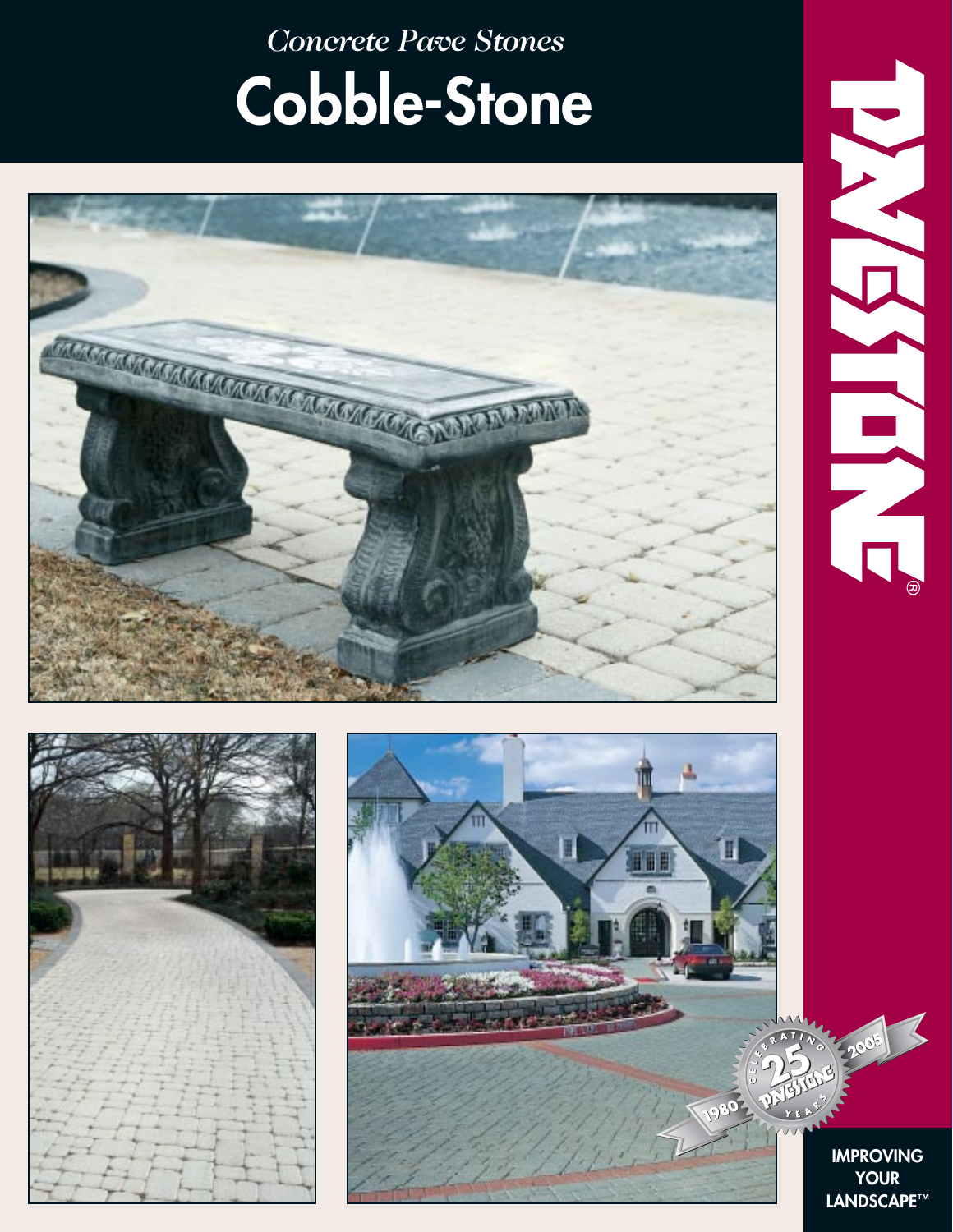# **Cobble-Stone**

1/2 Square (Twinkie)

**PRODUCT INFORMATION**

**BUNDLED INDIVIDUALLY**

Imparting classic, European elegance to paved areas with its old world design, Cobble-Stone offers unique design possibilities. With rounded edges, the natural stone look is available in rectangular and square pave stones. Cobble-Stone can be used in various combinations for an array of exciting pattern designs.

# **APPLICATIONS**

Urban Street Paving • Entrance Areas • Porte-Cocheres • Crosswalks Esplanades • Light Duty Parking Lots • Residential Driveways Patios • Walkways • Pedestrian Malls • Medians Terraces • Pool Decks • Sidewalks • Garden Paths • Roof Gardens

## **COMPOSITION AND MANUFACTURE**

Cobble-Stone is made from a "no slump" concrete mix. Made under extreme pressure and high frequency vibrations, Cobble-Stone has an average compressive strength greater than 8000psi, a water absorption maximum of 5% and will meet or exceed ASTM C-936 and freeze-thaw testing per section 8 of ASTM C-67.

### **INSTALLATION**

- 1. Excavate unsuitable, unstable or unconsolidated subgrade material and compact the area which has been cleared. Backfill and level with dense graded aggregate suitable for base material (typically 4-6 in. of compacted base for light vehicular and pedestrian traffic) or as otherwise directed by Site Engineer/Architect/Landscape Architect.
- 2. Place bedding course of washed sand conforming to the grading requirements of ASTM C-33 to a maximum uniform depth of  $1-1\frac{1}{2}$  in. (25-38mm) screeded to the grade and profile required.
- 3. Install Cobble-Stone with joints approximately  $\frac{1}{8}$  in. (3mm).
- 4. Where required, cut pavers with an approved cutting device to fit accurately, neatly and without damaged edges.
- 5. Tamp pavers with a plate compactor, uniformly level, true to grade and free of movement.
- 6. Spread sand to  $1/s$  in. (3 mm) thickness over entire paving area.
- 7. Make one more pass with plate compactor to fill joints with sand.

Complete installation & specification details are available by contacting your Pavestone Sales Representative.

Note: Colors are shown as accurately as possible in brochures & samples, but due to the nature of the product, regional color differences and variables in print reproduction, colors may not match exactly. For best results in maintaining color consistency, pavers must be installed from several cubes at a time. Efflorescence, a whitish, powder-like deposit, may appear on concrete pavers. This is a natural occurrence in any concrete product and will usually wear off over time.



# **Cobble-Stone II Cobble-Stone III \*Cobble-Stone IV Square 3/4 Square**<br>4<sup>1</sup>/<sub>2</sub> W x 4<sup>1</sup>/<sub>2</sub>" L 3<sup>3</sup>/<sub>8</sub> W x 4<sup>1</sup>/<sub>2</sub>" L  $4^{1}/2$  W  $\times$  6  $13/16$ " L  $4^{1}/2$  W  $\times$  4  $1/2$ " L  $3^{3}/8$  W  $\times$  4  $1/2$ " L<br>
115mm  $\times$  172mm  $\times$  60mm  $115$ mm  $\times$  115mm  $\times$  60mm  $115$ mm  $\times$  60mm 115mm x 172mm x 60mm 115mm x 115mm x 60mm 86mm x 115mm x 60mm Rectangle Square 3/4 Square (Giant Twinkie) Giant Rectangle Giant Square

Wt./Stone: 6 lbs. Wt./Stone: 4 lbs. Wt./Stone: 3.08 lbs. Stones/Pallet: 490 Stones/Pallet: 300 Stones/Pallet: 900 Approx. Wt./Pallet : 2,884 lbs. Approx. Wt./Pallet : 2,800 lbs. Approx. Wt./Pallet : 2,772 lbs. Sq.ft./Pallet: 103 Sq.ft./Pallet: 100 Sq.ft./Pallet: 99 Product Number: 437 Product Number: 427 Product Number: 477

> \* Requires minimum quantity. Call your local Pavestone facility for details.

**Cobble-Stone 1/2 Square Cobble-Stone Square**

172mm x 172mm x 60mm

Cobble-Stone is available in six (6) sizes. Height/Thickness  $2 \frac{3}{8}$ " = 60mm

 $2^{1}/4$  W x 4  $^{1}/2$ " | 4  $^{1}/2$  W x 4  $^{1}/2$ " | 57mm x 115mm x 60mm 115mm x 115mm x 60mm Wt./Stone: 2 lbs. Wt./Stone: 4 lbs. Stones/Pallet: 200 Stones/Pallet: 600

Approx. Total Weight/Pallet = 2,800 lbs.

Total Sa.ft./Pallet = 100 Product Number: 447

**\*Cobble-Stone V\* Cobble-Stone VI**

 $6^{13}/_{16}$  W x 10  $1/s$ " L  $6^{13}/_{16}$  W x  $6^{13}/_{16}$ " L  $172$ mm x  $172$ mm x 6

Wt./Stone: 13.44 lbs. Wt./Stone: 9 lbs. Stones/Pallet: 200 Stones/Pallet: 350 Approx. Wt./Pallet : 2,688 lbs. Approx. Wt./Pallet : 3,150 lbs. Sq.ft./Pallet: 96 Sq.ft./Pallet: 113 Product Number: 456 Product Number: 424

### **Cobble-Stone 3-Way**

**Cobble-Stone I**

**Giant Rectangle** 

 $2\frac{1}{4}$  W x 4  $\frac{1}{2}$ " L 4  $\frac{1}{2}$  W x 4  $\frac{1}{2}$ " L 4  $\frac{1}{2}$  W x 6  $\frac{13}{16}$ " L 57mm x 115mm x 60mm 115mm x 115mm x 60mm 115mm x 172mm x 60mm Wt./Stone: 2 lbs. Wt./Stone: 4 lbs. Wt./Stone: 6 lbs. Stones/Pallet: 90 Stones/Pallet: 270 Stones/Pallet: 240

### **Cobble-Stone 1/2 Square Cobble-Stone Square Cobble-Stone Rectangle**

# Approx. Total Weight/Pallet = 2,744 lbs.

|    | (281) 391-7283<br>(816) 524-9900<br>(702) 221-2700<br>(985) 882-9111<br>(602) 257-4588<br>(916) 452-5233 |
|----|----------------------------------------------------------------------------------------------------------|
| O: | (573) 332-8312<br>(530) 795-4400                                                                         |
|    |                                                                                                          |

SKU# CM 029v5 6/05

029v5 Š SKU#

 $6/05$